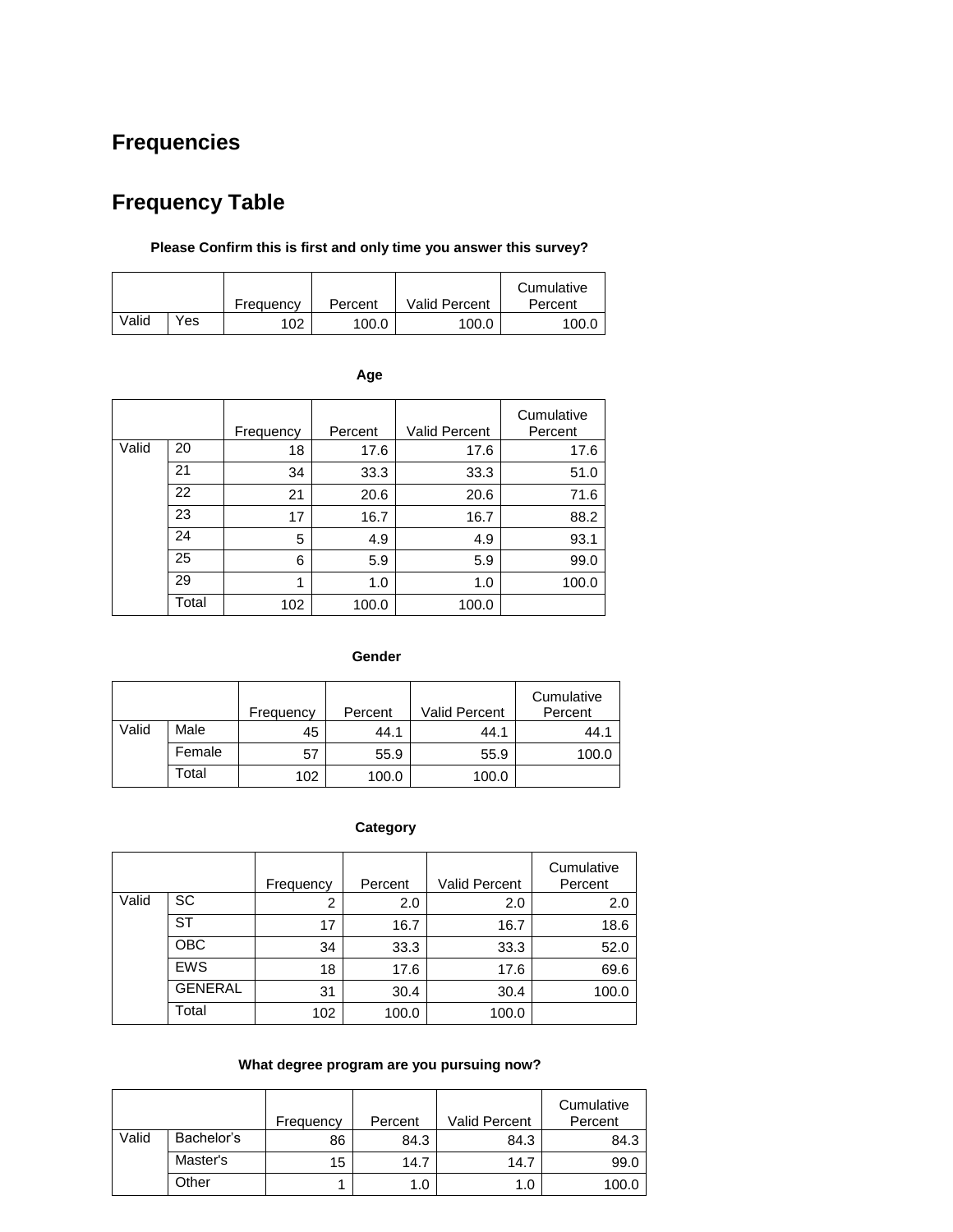| . .<br>Jidi | $\sim$<br>1 V 4 | 00.0 | JU.U |  |
|-------------|-----------------|------|------|--|
|-------------|-----------------|------|------|--|

# **What subject area are you currently pursuing?**

|       |          | Frequency | Percent | Valid Percent | Cumulative<br>Percent |
|-------|----------|-----------|---------|---------------|-----------------------|
| Valid | Arts     | 24        | 23.5    | 23.5          | 23.5                  |
|       | Commerce | 78        | 76.5    | 76.5          | 100.0                 |
|       | Total    | 102       | 100.0   | 100.0         |                       |

# **How much of the syllabus was covered in the class?**

|       |           | Frequency | Percent | Valid Percent | Cumulative<br>Percent |
|-------|-----------|-----------|---------|---------------|-----------------------|
| Valid | 55 to 69% | 3         | 2.9     | 2.9           | 2.9                   |
|       | 70 to 84% | 23        | 22.5    | 22.5          | 25.5                  |
|       | 85 to 100 | 76        | 74.5    | 74.5          | 100.0                 |
|       | Total     | 102       | 100.0   | 100.0         |                       |

# **How well did the teachers prepare for the classes?**

|       |                | Frequency | Percent | <b>Valid Percent</b> | Cumulative<br>Percent |
|-------|----------------|-----------|---------|----------------------|-----------------------|
| Valid | Poorly         | 6         | 5.9     | 5.9                  | 5.9                   |
|       | Satisfactorily | 15        | 14.7    | 14.7                 | 20.6                  |
|       | Thoroughly     | 81        | 79.4    | 79.4                 | 100.0                 |
|       | Total          | 102       | 100.0   | 100.0                |                       |

### **How well were the teachers able to communicate?**

|       |                     | Frequency | Percent | <b>Valid Percent</b> | Cumulative<br>Percent |
|-------|---------------------|-----------|---------|----------------------|-----------------------|
| Valid | Just satisfactorily | 14        | 13.7    | 13.7                 | 13.7                  |
|       | Sometimes effective |           | 7.8     | 7.8                  | 21.6                  |
|       | Always effective    | 80        | 78.4    | 78.4                 | 100.0                 |
|       | Total               | 102       | 100.0   | 100.0                |                       |

#### **The teacher's approach to teaching can best be described as?**

|       |                | Frequency | Percent | <b>Valid Percent</b> | Cumulative<br>Percent |
|-------|----------------|-----------|---------|----------------------|-----------------------|
| Valid | Poorly         | ⌒         | 2.0     | 2.0                  | 2.0                   |
|       | Satisfactorily | 33        | 32.4    | 32.4                 | 34.3                  |
|       | Thoroughly     | 67        | 65.7    | 65.7                 | 100.0                 |
|       | Total          | 102       | 100.0   | 100.0                |                       |

**Fairness of the internal evaluation process by the teachers.**

|           |         |                      | Cumulative |
|-----------|---------|----------------------|------------|
| Frequency | Percent | <b>Valid Percent</b> | Percent    |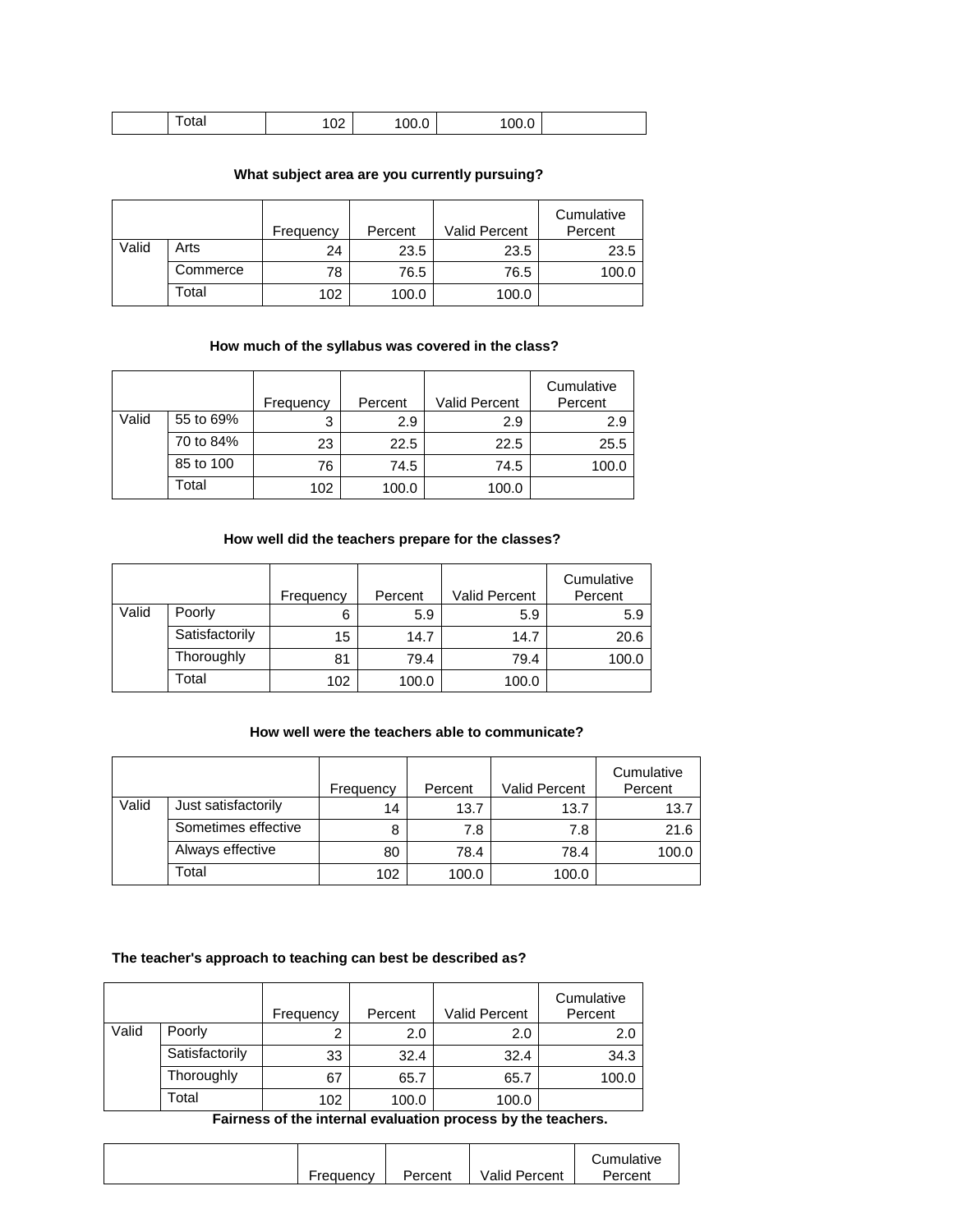| Valid | Sometimes Unfair |     | 3.9   | 3.9   | 3.9   |
|-------|------------------|-----|-------|-------|-------|
|       | Usually Fair     | 44  | 43.1  | 43.1  | 47    |
|       | Always Fair      | 54  | 52.9  | 52.9  | 100.0 |
|       | Total            | 102 | 100.0 | 100.0 |       |

## **Was your performance in assignments discussed with you?**

|       |            | Frequency | Percent | Valid Percent | Cumulative<br>Percent |
|-------|------------|-----------|---------|---------------|-----------------------|
| Valid | Never      |           | 2.0     | 2.0           | 2.0                   |
|       | Usually    | 9         | 8.8     | 8.8           | 10.8                  |
|       | Every Time | 91        | 89.2    | 89.2          | 100.0                 |
|       | Total      | 102       | 100.0   | 100.0         |                       |

#### **The institute takes active interest in promoting internship, student exchange, field visit opportunities for students.**

|       |           | Frequency | Percent | <b>Valid Percent</b> | Cumulative<br>Percent |
|-------|-----------|-----------|---------|----------------------|-----------------------|
| Valid | Never     | 4         | 3.9     | 3.9                  | 3.9                   |
|       | Sometimes | 18        | 17.6    | 17.6                 | 21.6                  |
|       | Often     | 31        | 30.4    | 30.4                 | 52.0                  |
|       | Regularly | 49        | 48.0    | 48.0                 | 100.0                 |
|       | Total     | 102       | 100.0   | 100.0                |                       |

## **The teaching and mentoring process in your institution facilitates you in cognitive, social and emotional growth.**

|       |               | Frequency | Percent | <b>Valid Percent</b> | Cumulative<br>Percent |
|-------|---------------|-----------|---------|----------------------|-----------------------|
| Valid | Marginally    | 4         | 3.9     | 3.9                  | 3.9                   |
|       | Moderately    | 4         | 3.9     | 3.9                  | 7.8                   |
|       | Very Well     | 27        | 26.5    | 26.5                 | 34.3                  |
|       | Significantly | 67        | 65.7    | 65.7                 | 100.0                 |
|       | Total         | 102       | 100.0   | 100.0                |                       |

#### **The institution provides multiple opportunities to learn and grow.**

|       |                       | Frequency | Percent | Valid Percent | Cumulative<br>Percent |
|-------|-----------------------|-----------|---------|---------------|-----------------------|
| Valid | Disagree              | 4         | 3.9     | 3.9           | 3.9                   |
|       | Neutral               | 18        | 17.6    | 17.6          | 21.6                  |
|       | Agree                 | 27        | 26.5    | 26.5          | 48.0                  |
|       | <b>Strongly Agree</b> | 53        | 52.0    | 52.0          | 100.0                 |
|       | Total                 | 102       | 100.0   | 100.0         |                       |

**Teachers inform you about your expected competencies, course outcomes and programme outcomes.**

|           |         |                      | Cumulative |
|-----------|---------|----------------------|------------|
| Frequency | Percent | <b>Valid Percent</b> | Percent    |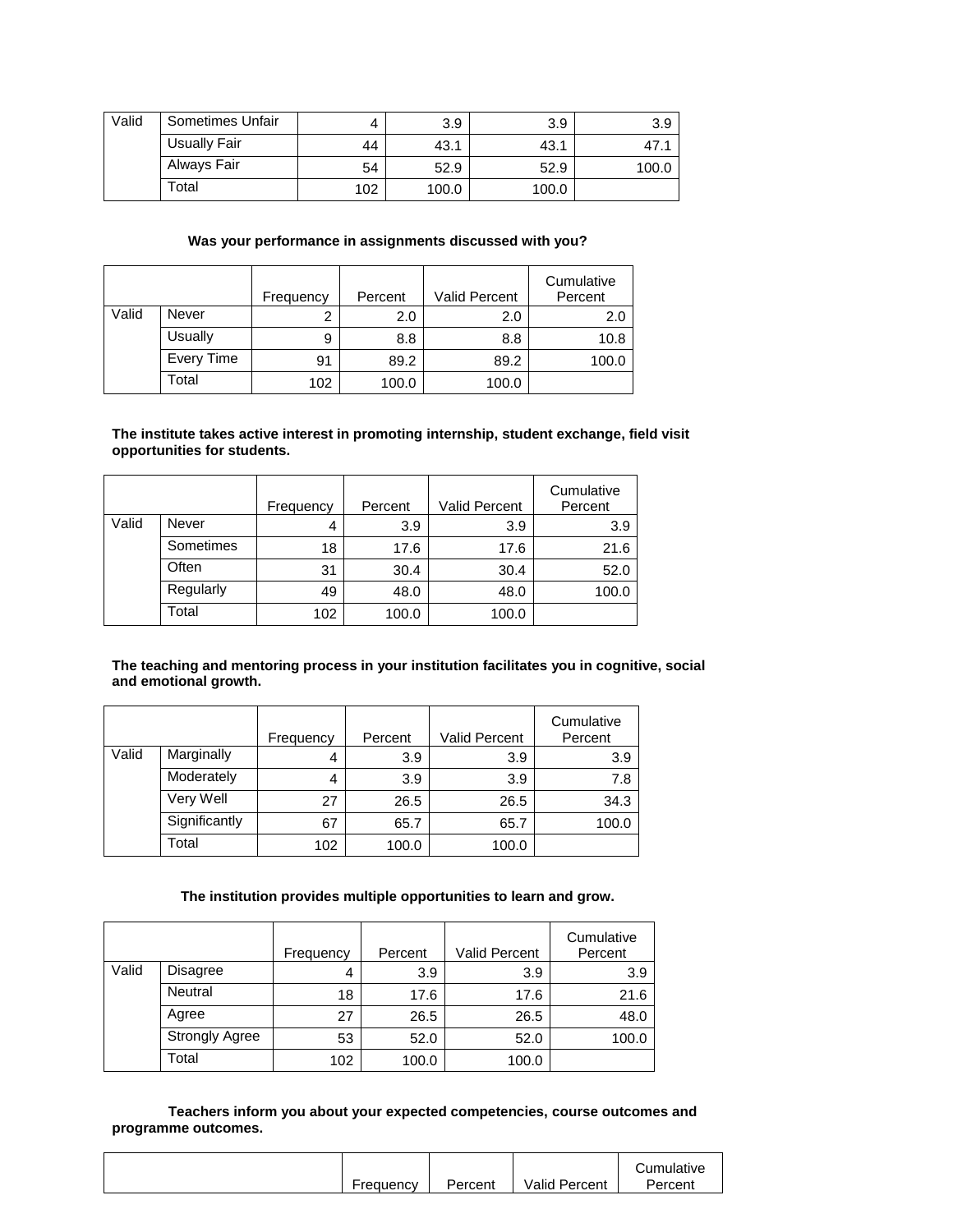| Valid | Never                  | 4   | 3.9   | 3.9   | 3.9   |
|-------|------------------------|-----|-------|-------|-------|
|       | Occasionally/Sometimes | 10  | 9.8   | 9.8   | 13.7  |
|       | Usually                | 18  | 17.6  | 17.6  | 31.4  |
|       | Every Time             | 70  | 68.6  | 68.6  | 100.0 |
|       | Total                  | 102 | 100.0 | 100.0 |       |

### **Your mentor does a necessary follow-up with an assigned task to you.**

|       |                        | Frequency | Percent | Valid Percent | Cumulative<br>Percent |
|-------|------------------------|-----------|---------|---------------|-----------------------|
| Valid | Rarely                 |           | 2.0     | 2.0           | 2.0                   |
|       | Occasionally/Sometimes | 4         | 3.9     | 3.9           | 5.9                   |
|       | Usually                | 27        | 26.5    | 26.5          | 32.4                  |
|       | Every Time             | 69        | 67.6    | 67.6          | 100.0                 |
|       | Total                  | 102       | 100.0   | 100.0         |                       |

#### **The teachers illustrate the concepts through examples and applications.**

|       |                        | Frequency | Percent | Valid Percent | Cumulative<br>Percent |
|-------|------------------------|-----------|---------|---------------|-----------------------|
| Valid | Rarely                 | 4         | 3.9     | 3.9           | 3.9                   |
|       | Occasionally/Sometimes | 4         | 3.9     | 3.9           | 7.8                   |
|       | Usually                | 17        | 16.7    | 16.7          | 24.5                  |
|       | Every Time             |           | 75.5    | 75.5          | 100.0                 |
|       | Total                  | 102       | 100.0   | 100.0         |                       |

#### **The teachers identify your strengths and encourage you with providing right level of challenges.**

|       |            | Frequency | Percent | <b>Valid Percent</b> | Cumulative<br>Percent |
|-------|------------|-----------|---------|----------------------|-----------------------|
| Valid | Never      | 6         | 5.9     | 5.9                  | 5.9                   |
|       | Reasonably | 17        | 16.7    | 16.7                 | 22.5                  |
|       | Fully      | 79        | 77.5    | 77.5                 | 100.0                 |
|       | Total      | 102       | 100.0   | 100.0                |                       |

## **Teachers are able to identify your weaknesses and help you to overcome them.**

|       |                        | Frequency | Percent | <b>Valid Percent</b> | Cumulative<br>Percent |
|-------|------------------------|-----------|---------|----------------------|-----------------------|
| Valid | Never                  | 8         | 7.8     | 7.8                  | 7.8                   |
|       | Rarely                 | 2         | 2.0     | 2.0                  | 9.8                   |
|       | Occasionally/Sometimes | 4         | 3.9     | 3.9                  | 13.7                  |
|       | Usually                | 27        | 26.5    | 26.5                 | 40.2                  |
|       | Every Time             | 61        | 59.8    | 59.8                 | 100.0                 |
|       | Total                  | 102       | 100.0   | 100.0                |                       |

**The institution makes effort to engage students in the monitoring, review and continuous quality improvement of the teaching process.**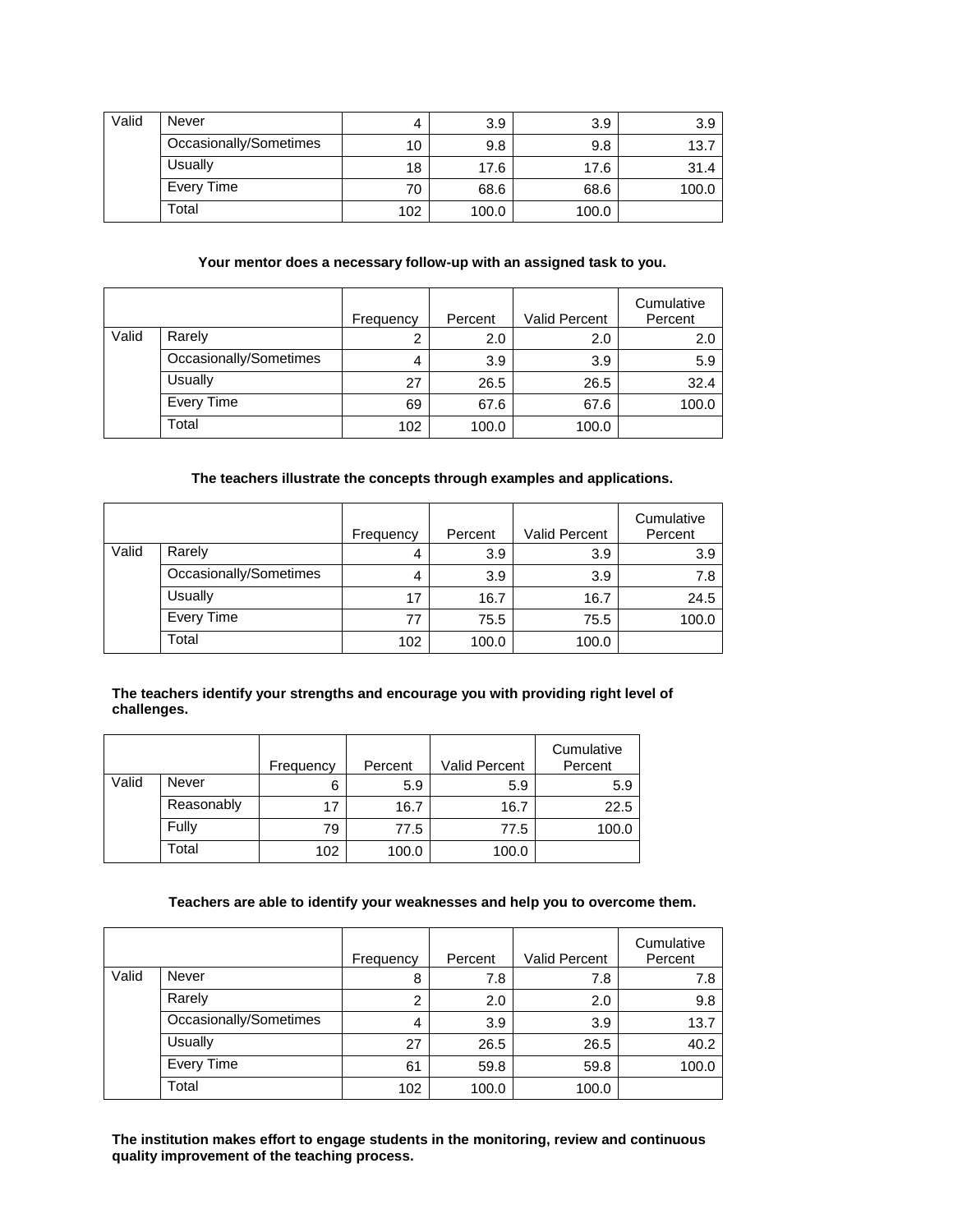|       |                       | Frequency | Percent | <b>Valid Percent</b> | Cumulative<br>Percent |
|-------|-----------------------|-----------|---------|----------------------|-----------------------|
| Valid | Disagree              | 6         | 5.9     | 5.9                  | 5.9                   |
|       | Neutral               | 10        | 9.8     | 9.8                  | 15.7                  |
|       | Agree                 | 33        | 32.4    | 32.4                 | 48.0                  |
|       | <b>Strongly Agree</b> | 53        | 52.0    | 52.0                 | 100.0                 |
|       | Total                 | 102       | 100.0   | 100.0                |                       |

**The institute/teachers use student centric methods, such as experimental, learning, participative learning and problem solving methodologies for enhancing learning experiences.**

|         |                 | Frequency      | Percent | <b>Valid Percent</b> | Cumulative<br>Percent |
|---------|-----------------|----------------|---------|----------------------|-----------------------|
| Valid   | Not at all      | $\overline{2}$ | 2.0     | 2.0                  | 2.0                   |
|         | Very Little     | 4              | 3.9     | 4.0                  | 6.0                   |
|         | Some What       | 16             | 15.7    | 16.0                 | 22.0                  |
|         | Moderate        | 14             | 13.7    | 14.0                 | 36.0                  |
|         | To great extent | 64             | 62.7    | 64.0                 | 100.0                 |
|         | Total           | 100            | 98.0    | 100.0                |                       |
| Missing | System          | $\overline{2}$ | 2.0     |                      |                       |
| Total   |                 | 102            | 100.0   |                      |                       |

#### **Teachers encourage you to participate in extracurricular activities.**

|       |                          | Frequency | Percent | <b>Valid Percent</b> | Cumulative<br>Percent |
|-------|--------------------------|-----------|---------|----------------------|-----------------------|
| Valid | <b>Strongly Disagree</b> | 8         | 7.8     | 7.8                  | 7.8                   |
|       | Disagree                 | 2         | 2.0     | 2.0                  | 9.8                   |
|       | Neutral                  | 6         | 5.9     | 5.9                  | 15.7                  |
|       | Agree                    | 19        | 18.6    | 18.6                 | 34.3                  |
|       | <b>Strongly Agree</b>    | 67        | 65.7    | 65.7                 | 100.0                 |
|       | Total                    | 102       | 100.0   | 100.0                |                       |

**Efforts are made by the institute/teachers to inculcate soft skill, life skills and employability skills to make you ready for the world work.**

|       |                 | Frequency     | Percent | <b>Valid Percent</b> | Cumulative<br>Percent |
|-------|-----------------|---------------|---------|----------------------|-----------------------|
| Valid | Not at all      | 10            | 9.8     | 9.8                  | 9.8                   |
|       | Very Little     | $\mathcal{P}$ | 2.0     | 2.0                  | 11.8                  |
|       | Some What       | 8             | 7.8     | 7.8                  | 19.6                  |
|       | Moderate        | 28            | 27.5    | 27.5                 | 47.1                  |
|       | To great extent | 54            | 52.9    | 52.9                 | 100.0                 |
|       | Total           | 102           | 100.0   | 100.0                |                       |

**What percentage of teachers use ICT tools such as LCD projector, multimedia etc... while teaching.**